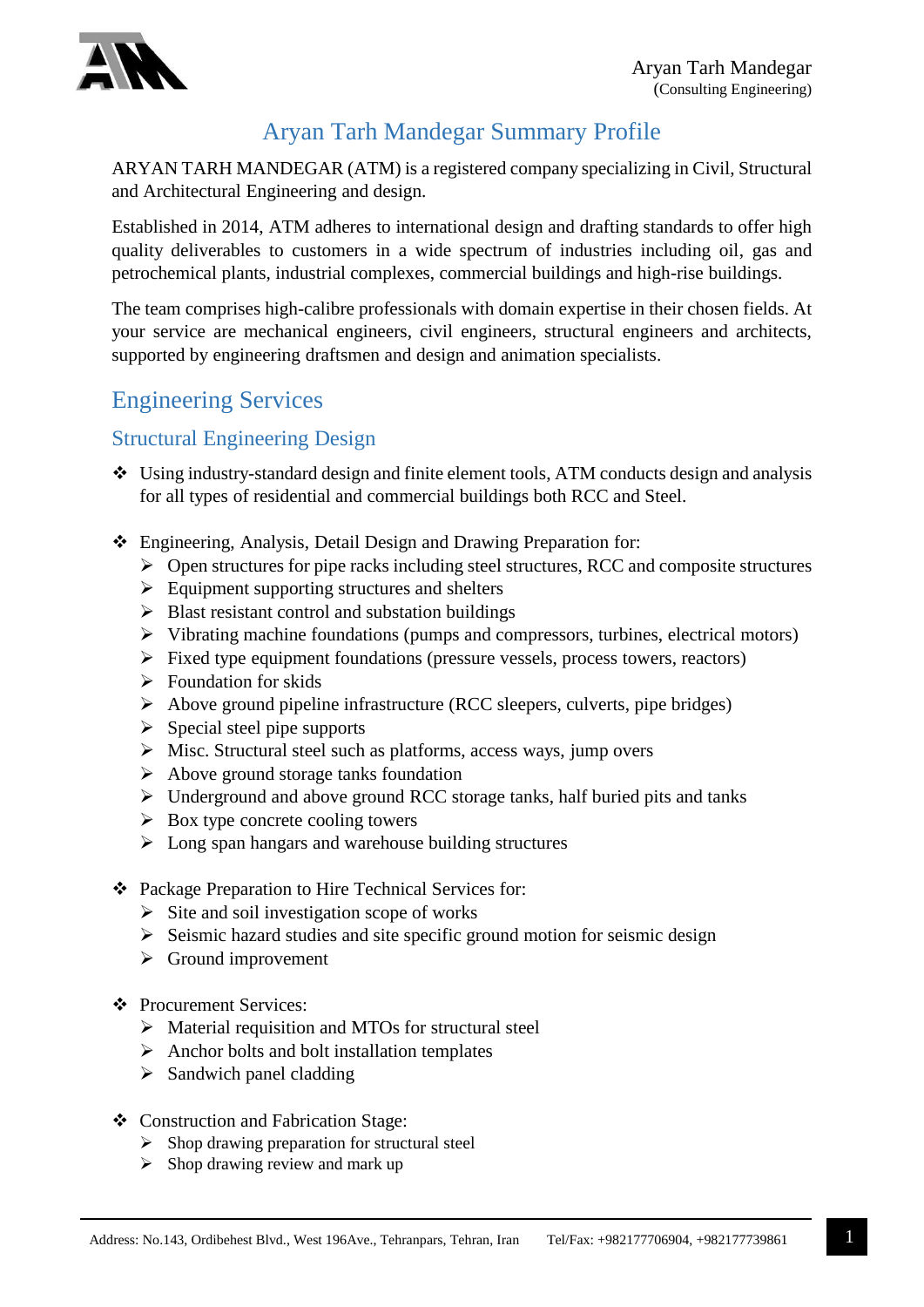

ATM covers the entire gamut of design & drafting services in civil engineering across industries. ATM caters to various geographies with tailor-made services and is backed by highly experienced civil engineers. Key services offered by ATM include:

- $\triangle$  Scope of work for site surveying package
- Ground improvement study
- $\div$  Site grading study to minimize cost of site preparation
- $\triangle$  Preliminary rough grading drawings and site level design
- $\triangle$  Design of temporary and permanent access ways to site
- Geometric design of on plot roads and streets
- Design for engineered embankments, flexible and rigid pavements
- $\bullet$  Slope stability analysis and retaining wall design
- Drainage design including:
	- Hydrological and climatological data collection and analysis and flood mitigation study and design
	- $\triangleright$  Flood control design
	- $\triangleright$  Surface run-off study and drainage system design
	- $\triangleright$  Underground drainage systems
	- $\triangleright$  Chemical plant drainage networks including oily water systems, potentially oily water, blow downs and clean waters
	- $\triangleright$  Sanitary sewer networks and spetic tanks
	- $\triangleright$  Composite underground drawings, 3d modelling and coordination through Aveva PDMS

ATM uses Autodesk Civil 3D, Storm and sanitary design packages for design works.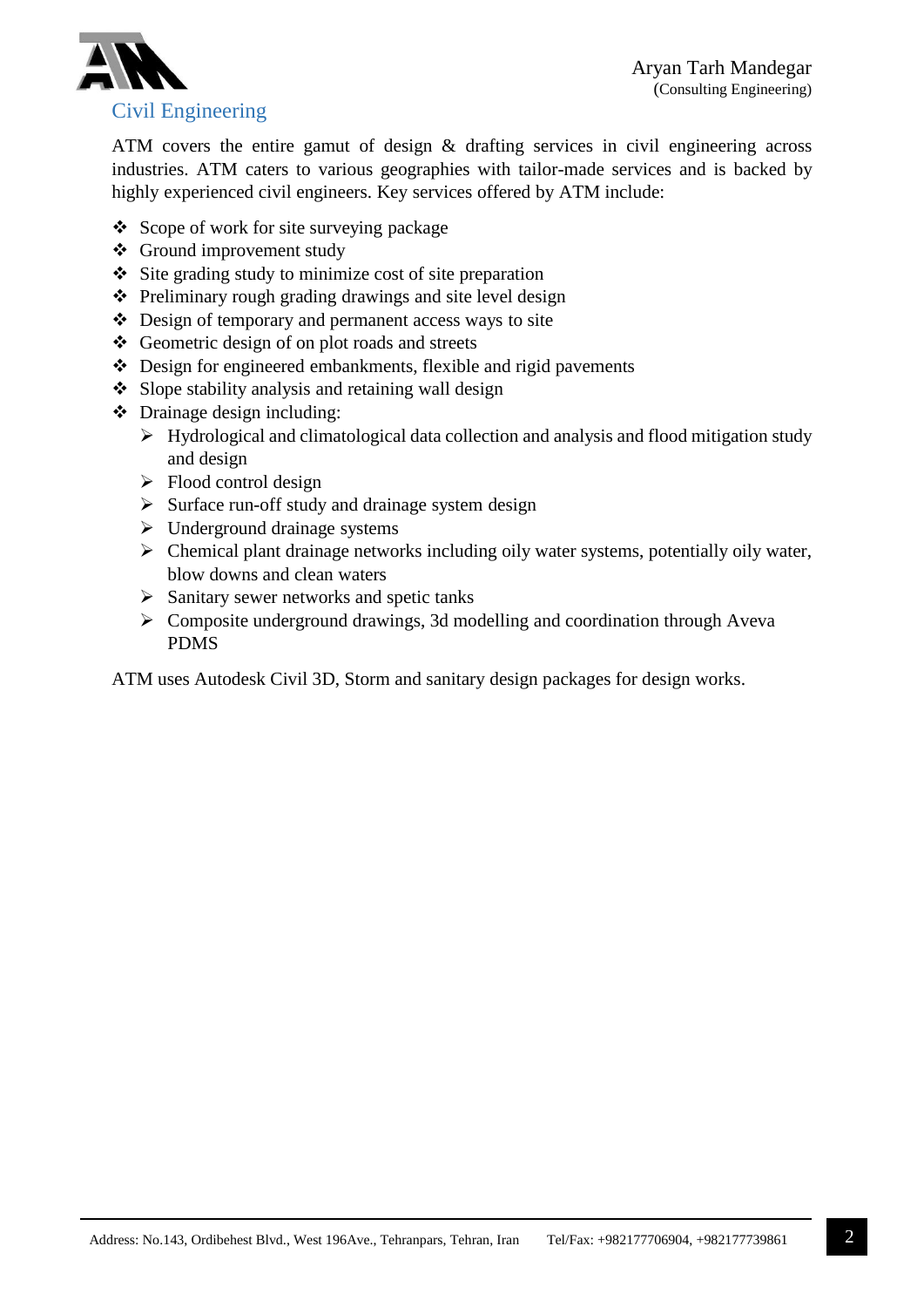

#### Architectural Engineering

- Study of the physical, structural and performance aspects of built environments for industrial, semi industrial and non-industrial buildings including admin building, canteen, dormitories, clinic, fire station, guard house
- Area validation study and report
- $\triangleleft$  Basic design for buildings
- Detail architectural design and quantity take-off
- $\div$  3d modelling
- BIM based designs based on Revit packages
- $\triangle$  Landscaping design for industrial and non-industrial buildings
- $\triangle$  Planning and design for laboratories at chemical plants
- Architectural design of control buildings and substations

## Contract Administration

In contract administration department, ATM provides contractual services to our esteemed clients by preparing following packages:

- \* Requisitions for civil construction materials such as anchor bolts, structural steel and special building material items such as cladding material, blast resistant doors
- Tender packages for civil and underground works
- Tender package for building construction
- $\triangle$  Material take offs

#### Managing Consult

Apart from being your partner in engineering and design works ATM also caters its esteemed clients as managing consultant in civil/structural and building works. ATM has also been partnered to umbrella consultants in execution of engineering projects as CSB department.

The spectrum of our responsibilities includes:

- Assisting clients to effectively conduct early works such as site preparing works, soil investigation and seismic hazard studies.
- $\triangle$  Preparation of drawings and technical documents to support obtaining permits
- Tender packaging works, technical evaluation of bidders
- $\triangle$  Preparing design basis and annexes to E, EPC tenders
- Review of engineering documents, specification
- Verification of drawings per project design basis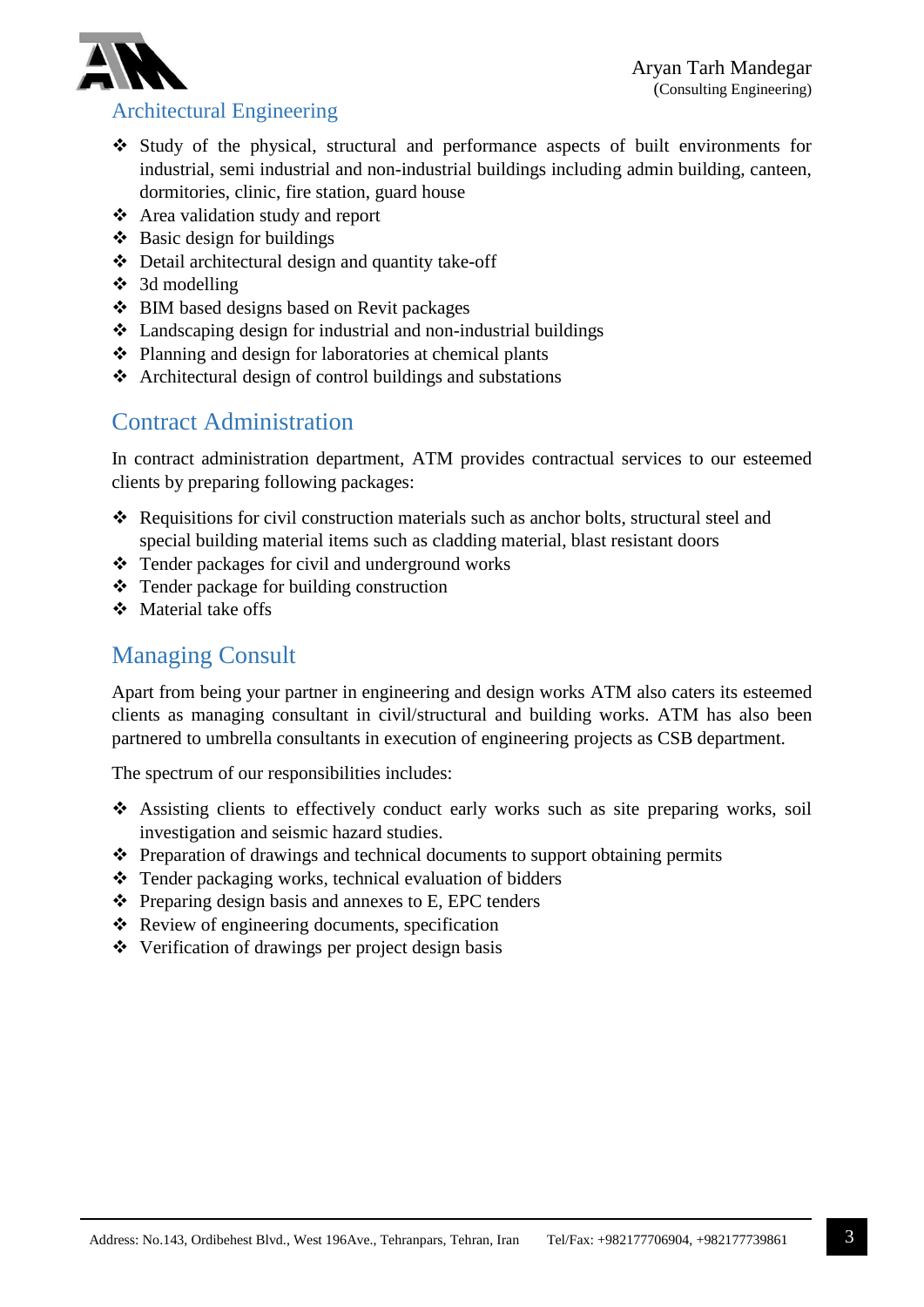



#### International Codes and Standards

ATM undertakes design works as per international codes and standards as follows:

- 1- IBC
- 2- ASCE 7
- 3- AISC (360,341,358)
- 4- ACI 318 and other publications from American concrete institute
- 5- API
- 6- NFPA
- 7- FEMA 356
- 8- AASHTO

ATM also uses Neufert for architectural design, and ASCE publications and guidelines in petrochemical industries.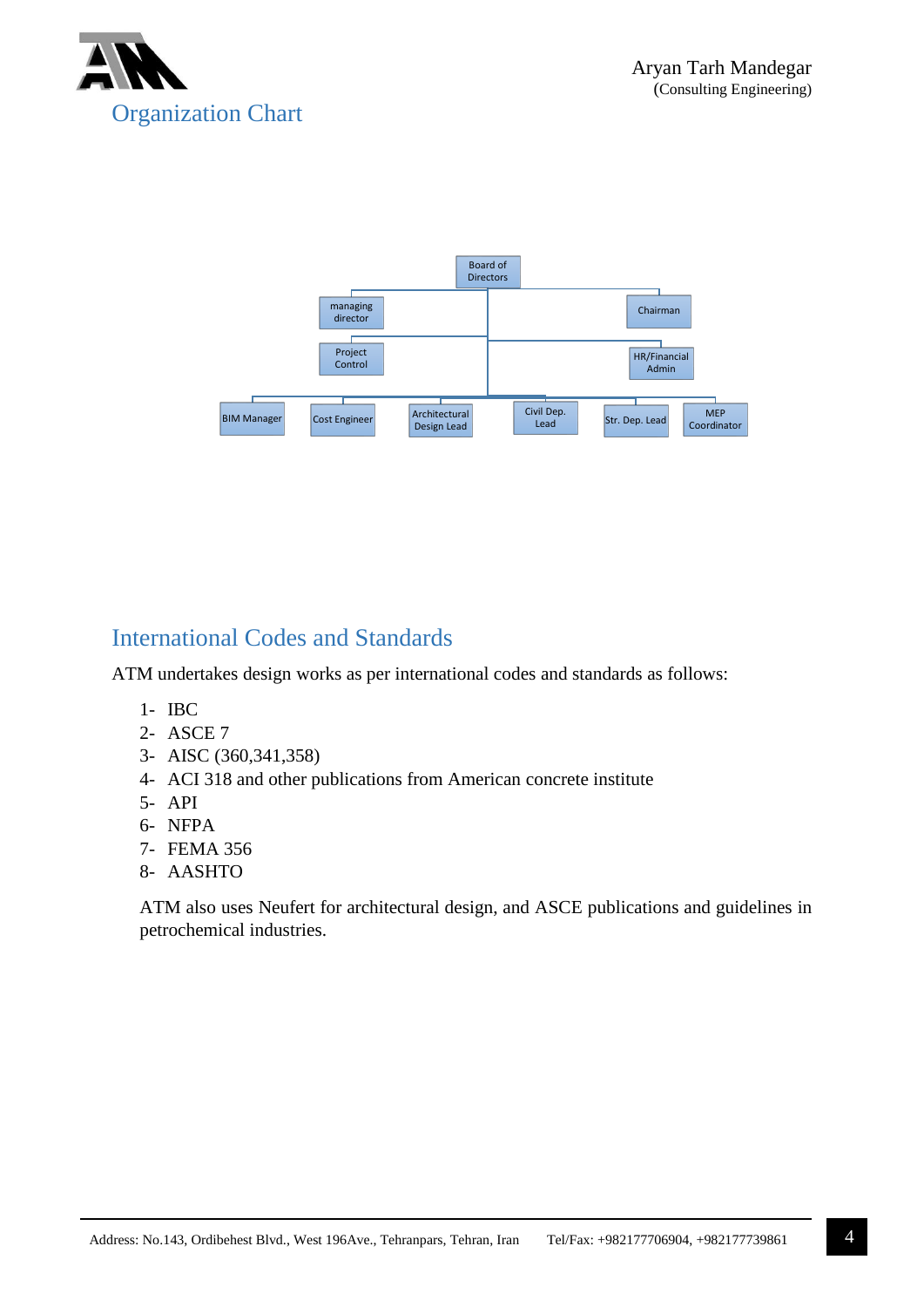



ATM have developed ready to use tools for the design of foundations, base plates and connections, taking into considerations all the design code requirements and the appropriate checks